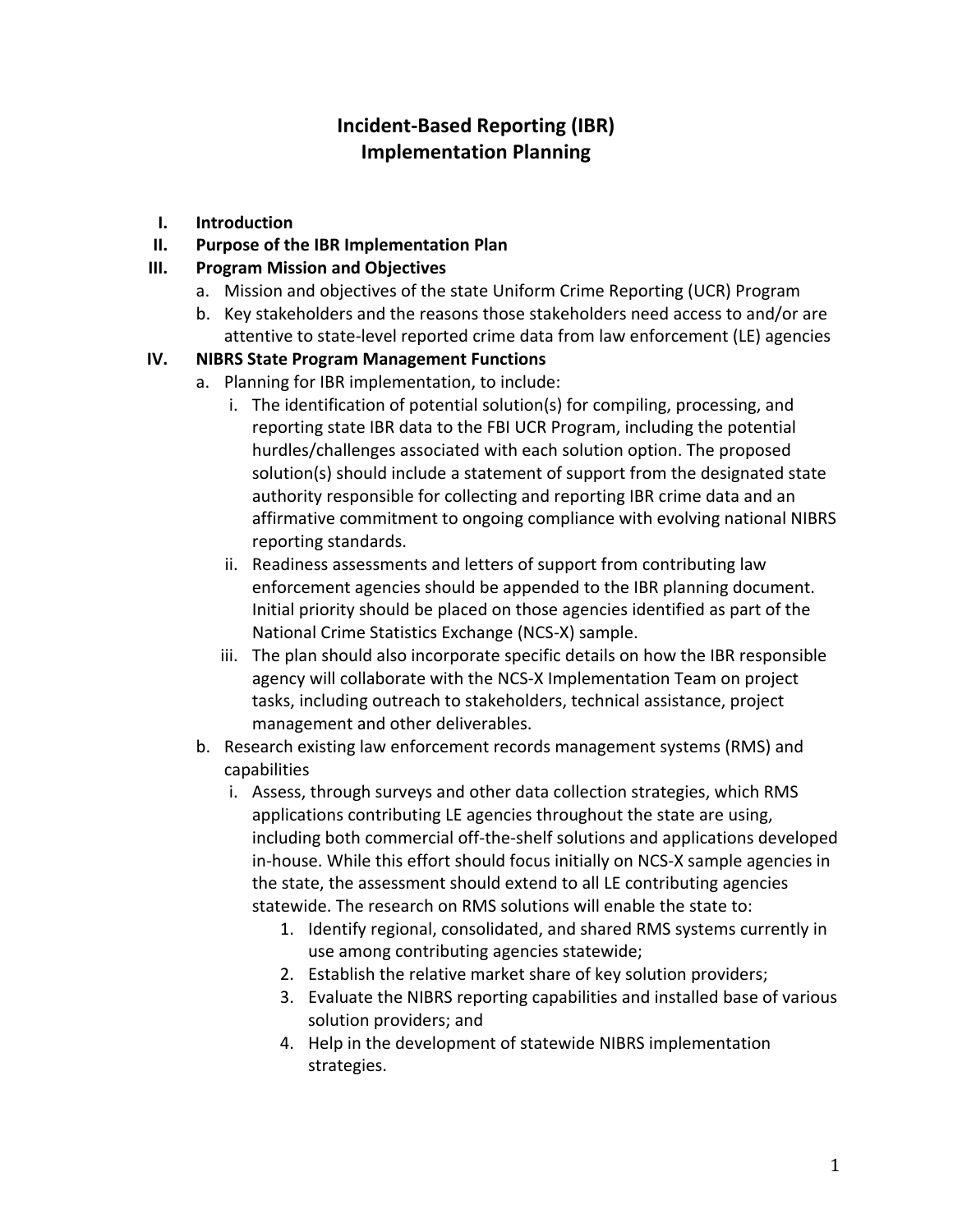ii. Develop strategies for working with contributing agencies and their respective solution providers to leverage resources that facilitate expanded implementation of NIBRS-capable reporting systems. NCS-X sample agencies should be prioritized in this process.

## **V. Technical Solution Recommendation(s)**

- a. Draft, vet, and finalize IBR standards and submission specifications for the state UCR Program. These standards and submission specifications are established as the required format for submission of crime incident reports from LE agencies to the state UCR Program, and for subsequent submission to the FBI.
	- i. The state IBR standard should, at a minimum, include the data collection elements and reporting provisions required by the FBI NIBRS program—the data elements, codes, reporting provisions, records structure, and required edits—as specified in the most current NIBRS Technical Specification [\(https://ucr.fbi.gov/nibrs\\_technical\\_specification\\_version\\_3.0\\_pdf\)](https://ucr.fbi.gov/nibrs_technical_specification_version_3.0_pdf).
	- ii. The state should assess whether the IBR standard should also include additional data elements and reporting provisions required by state statute or regulation, such as legislative mandates for reporting on domestic violence, impaired driving, bullying, etc.
	- iii. IBR data submission specifications should incorporate exchange standards that reflect the most current FBI technical specifications (e.g., https://ucr.fbi.gov/nibrs\_technical\_specification\_version\_3.0\_pdf) for subsequent submission by the state UCR program to the FBI.
- b. Data collection processes (including validation checks and responsibilities)
	- i. The implementation plan should articulate procedures for managing records received from contributing agencies that contain errors—how will the records with errors be flagged; will those records with errors be segregated from validated records; what mechanism will be used for editing a record with errors; how will records with errors be sent back to the contributing LE agency for revision; how will those revised records be tracked and corrections made?
	- ii. Processes should assess feasibility of evaluating data quality at submission (e.g. comparing an agency's new data submission to previously submitted data, comparing an agency's data to state trends in data submitted for similar agencies, etc.)
- c. Network requirements
	- i. Private network option
	- ii. Public/Internet-based option
- d. Reporting and certification
	- i. Identify the process through which the state UCR program must go to receive NIBRS certification from the FBI
	- ii. Identify and document the process through which contributing LE agencies must go to submit IBR data to the state program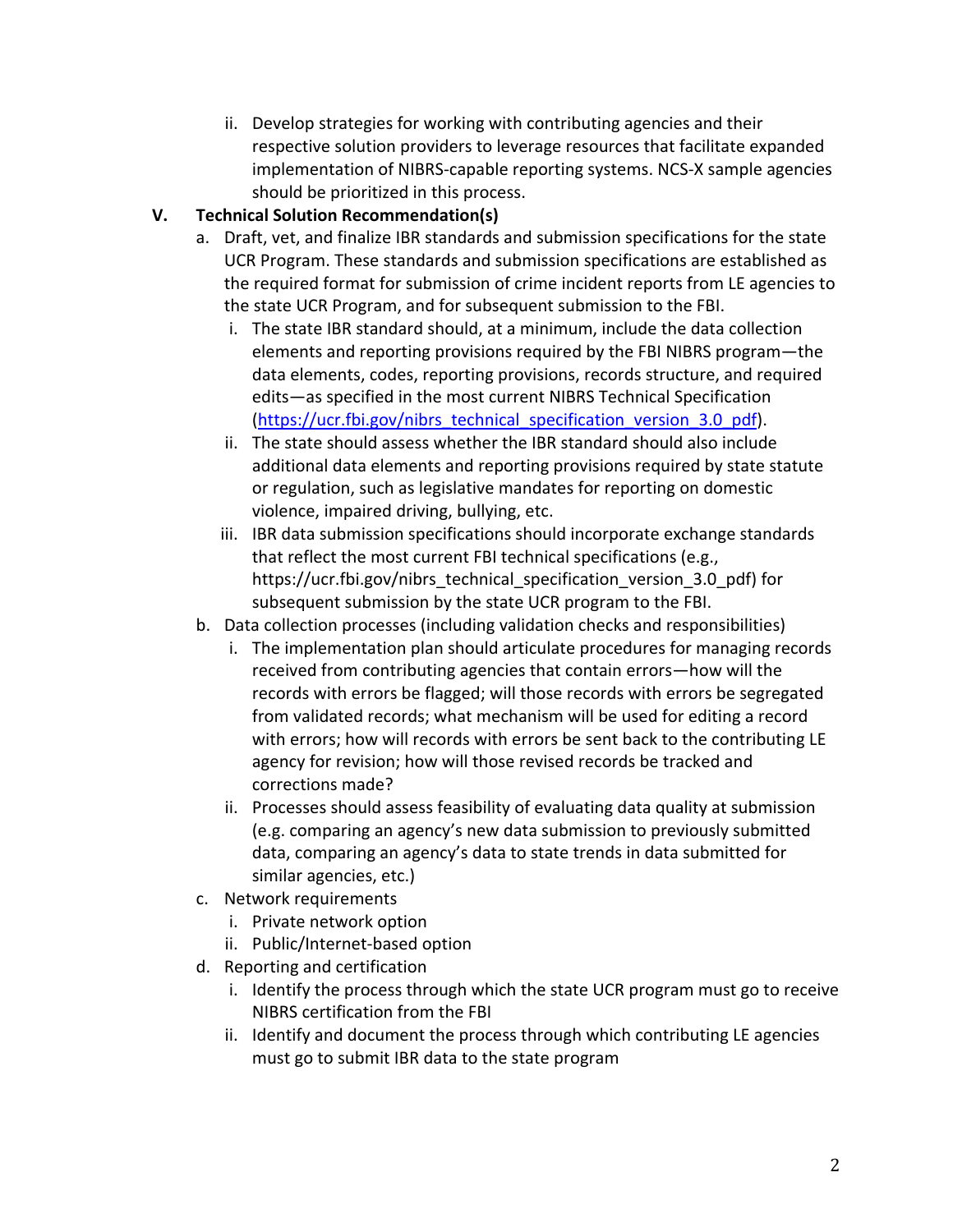- iii. Describe technical solutions identified for program data access and reporting needs, including any required annual crime bulletins/publications and online real time access to submitted IBR data.
- e. Auditing of contributing agency processes and systems Include recommendations for auditing practices and various options, including in-person audits conducted by state agency staff, as well as self-audits by contributing agencies.

### **VI. Resource Requirements**

- a. Staffing needs
	- i. Conduct and incorporate analysis of the research, operational, technical, and training staff needed to support state level IBR development and deployment.
	- ii. Determine technical assistance needs for both the state UCR Program and contributing agencies:
		- 1. State UCR Program staffing to manage the day-to-day operations, data collection, changes to reporting requirements, reporting to the FBI, data quality issues, outreach to contributing agencies and other key stakeholders, answering questions and providing the necessary technical assistance to contributing agencies to ensure proper implementation of the state IBR standard and specification;
		- 2. Contributing LE agencies, with at least initial priority for NCS-X sample agencies, to ensure that participating agencies can properly submit IBR data to the state UCR Program.
- b. Information systems and software needs Based upon approved technical solutions, provide detailed costs and descriptions of any new hardware, software, network resources, and personnel needed.
- c. Funding requirements
	- i. Assess the level of funding required to enable the state UCR Program to ingest data from participating LE agencies. The funding should be sufficient to provide the state UCR Program with the capacity to receive, process, manage, and store NIBRS-compliant IBR data from contributing LE agencies, and to process and submit NIBRS data to the FBI UCR Program.

## **VII. Implementation Plan**

- a. Work breakdown structure
	- i. Develop and include an estimated timeline for implementing the state IBR standard and crosswalk to the FBI NIBRS standard. The timeline should include data submission to the FBI UCR Program, as well as data submissions from sample participating agencies to the UCR Program. The implementation plan will address, at minimum, the below transition requirements:
		- 1. Describe plan(s) for agencies that will begin the transition to IBR reporting as the state is making the transition, and plan(s) for agencies that are presently unable to submit IBR data and will continue submitting Summary UCR data.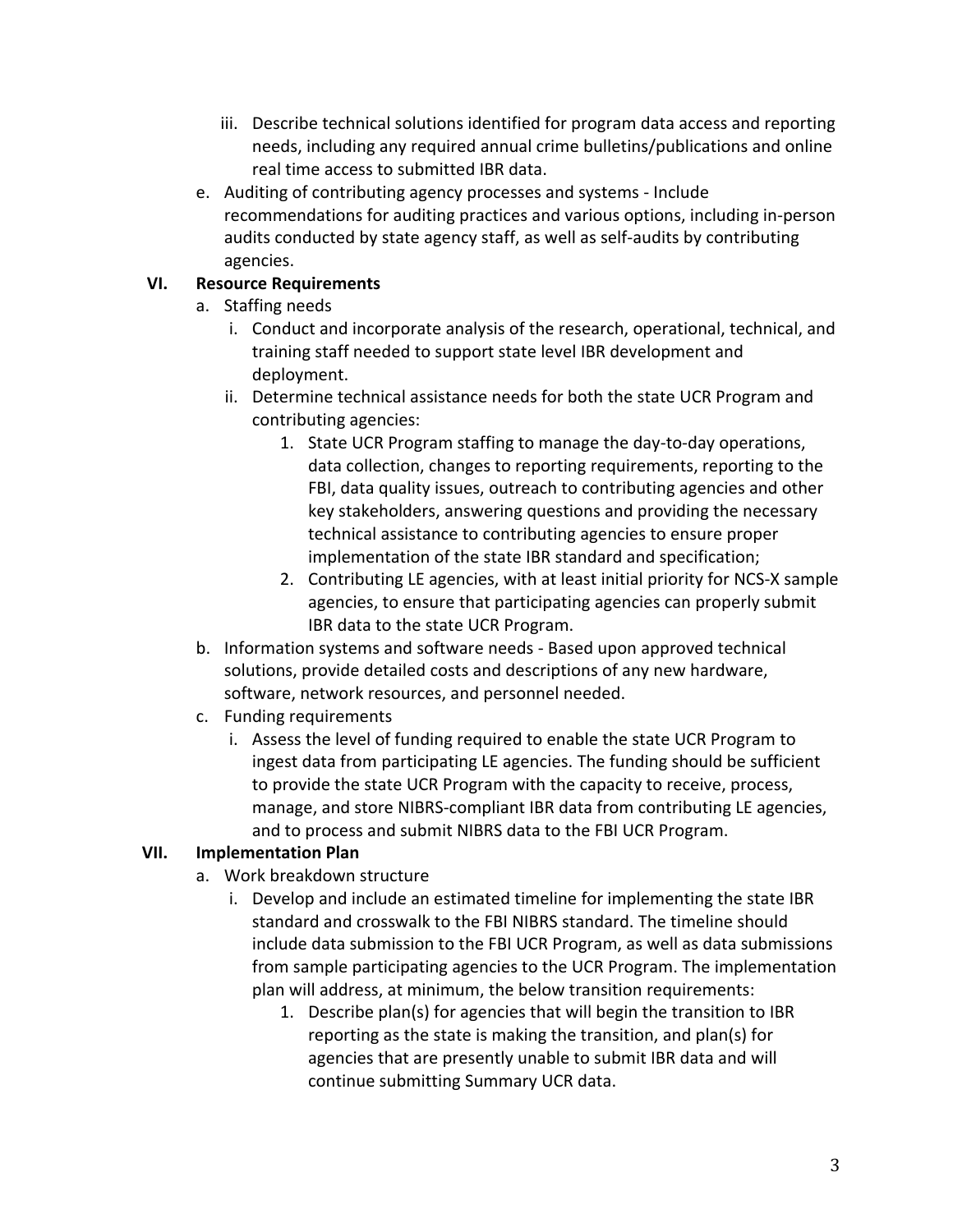- 2. Document Technological Workflow for contributing agency submission certification, as well as state UCR Program submission to the FBI.
- 3. Document Technological Testing for contributing agencies submitting IBR data to the state UCR Program, and for the state UCR Program submitting NIBRS data to the FBI UCR Program.
- 4. Assess training requirements for state UCR Program staff (operational and technical, as applicable), as well training for contributing agencies regarding as state agency IBR submission to the state UCR Program process training.
- 5. Plan for ongoing support by developing a workflow of support processes for contributing agencies, anticipated staffing levels, roles and costs associated.
- ii. Create a task list for conducting QAR audits and identify resources and costs required to execute them.
- iii. Communication/Marketing Create and execute a comprehensive communications/marketing plan that reaches contributing agencies and key stakeholders and that addresses issues identified in readiness assessments. This should also include estimated staffing levels, costs, travel, and marketing channels.
- iv. Identify short and long term funding sources for the state UCR Program.
- b. Approximate schedule
	- i. Estimate a timeline for implementation and completion
	- ii. Itemize tasks and tentative dates for major milestones and deliverables for state and local stakeholders.

#### **VIII. Budget and Funding Sources**

- a. Provide funding assessment detail that includes costs for equipment, hardware, software, staffing and training necessary to acquire, implement, and manage a state IBR repository system, including costs necessary for successfully submitting NIBRS data to the FBI UCR Program. Each item should be clearly defined and include the appropriate justification for the associated cost.
- b. Conduct an assessment of the funding required by contributing law enforcement agencies, including an initial priority on NCS-X sample agencies to be able to process and submit IBR data to the state UCR Program. Many agencies have COTS records management systems (RMS) that will require modification to enable the agency to submit IBR data to the state UCR Program, while other agencies may have custom products developed in-house. Still others may benefit from the use of simple on-line forms or web portals created and managed by the state UCR Program.
	- i. The state UCR Program (and affiliated contractor support staff, if applicable), should consider working closely, if possible, with contributing agencies and their RMS solution providers (as appropriate) as part of this assessment in order to develop realistic estimates of the total costs to transition agencies to submit IBR data to the state UCR Program.